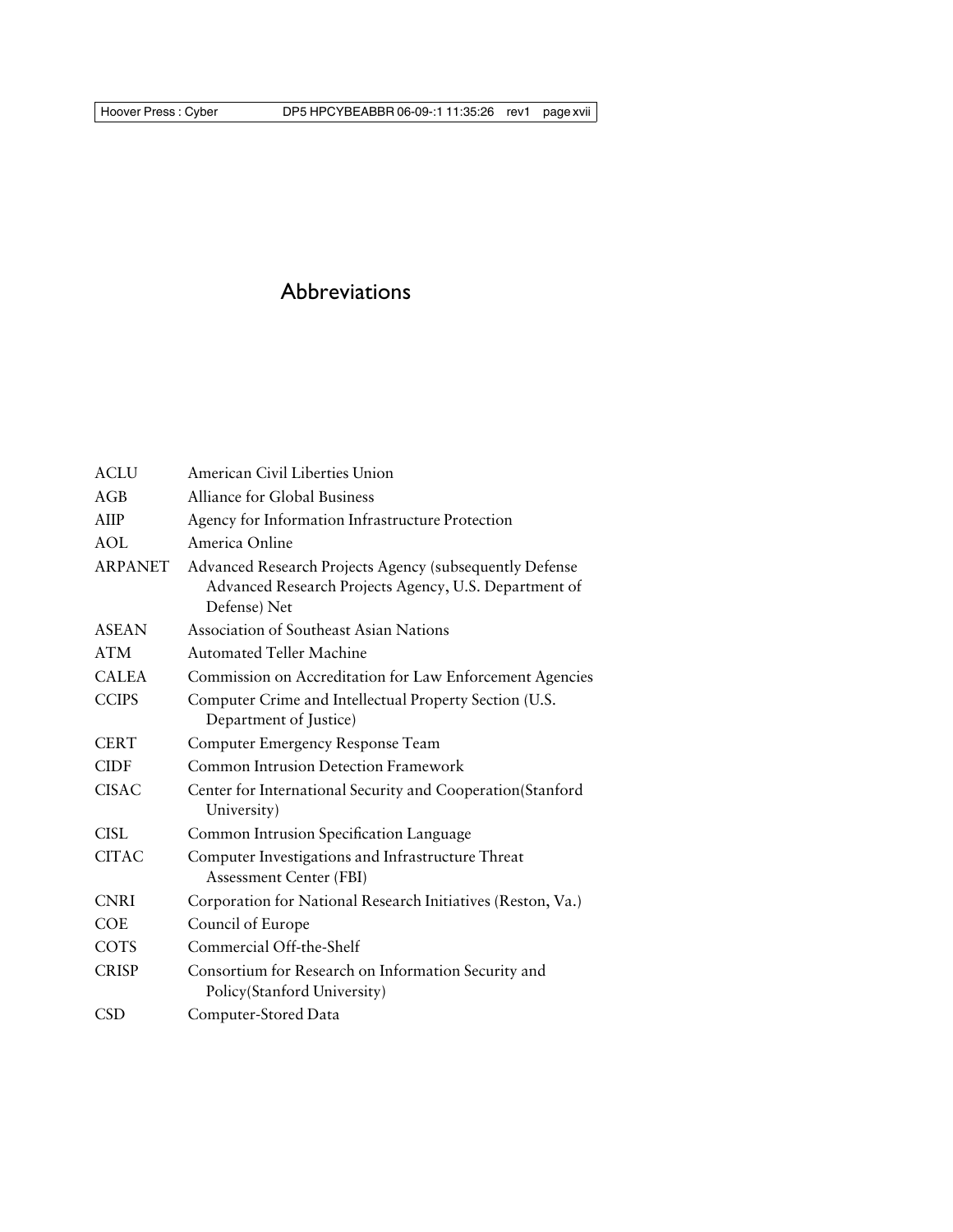## xviii Abbreviations

| <b>CSI</b>   | Computer Security Institute (San Francisco)                               |
|--------------|---------------------------------------------------------------------------|
| <b>DARPA</b> | Defense Advanced Research Projects Agency (U.S.<br>Department of Defense) |
| <b>DOD</b>   | Department of Defense (U.S.)                                              |
| DOJ          | Department of Justice (U.S.)                                              |
| EС           | European Community (formerly European Economic<br>Community)              |
| <b>ECSC</b>  | European Coal and Steel Community                                         |
| <b>EPIC</b>  | Electronic Privacy Information Center                                     |
| Euratom      | European Atomic Energy Commission                                         |
| EU           | European Union                                                            |
| <b>FAA</b>   | Federal Aviation Administration (U.S.)                                    |
| <b>FATF</b>  | Financial Action Task Force (OECD)                                        |
| <b>FBI</b>   | Federal Bureau of Investigation (U.S. Department of Justice)              |
| <b>FIPR</b>  | Foundation for Information Policy Research (London)                       |
| <b>FIRST</b> | Forum of Incident Response and Security Teams                             |
| FSB          | Federal Security Bureau (Russia)                                          |
| <b>FTC</b>   | Federal Trade Commission (U.S.)                                           |
| <b>FTP</b>   | File Transfer Protocol                                                    |
| $G-8$        | Group of Eight                                                            |
| GAO          | General Accounting Office (U.S.)                                          |
| <b>GILC</b>  | Global Internet Liberty Campaign                                          |
| $I-4$        | International Information Integrity Institute (SRI)                       |
| <b>IAB</b>   | Internet Architecture Board                                               |
| <b>ICAN</b>  | International Commission for Air Navigation                               |
| <b>ICAO</b>  | International Civil Aviation Organization                                 |
| ICC          | <b>International Chamber of Commerce</b>                                  |
| ICJ          | International Court of Justice                                            |
| <b>IDIP</b>  | Intruder Detection and Isolation Protocol                                 |
| <b>IESG</b>  | <b>Internet Engineering Steering Group</b>                                |
| <b>IETF</b>  | <b>Internet Engineering Task Force</b>                                    |
| IMO          | International Maritime Organization                                       |
| IО           | <b>Information Operations</b>                                             |
| $_{\rm IP}$  | <b>Internet Protocol</b>                                                  |